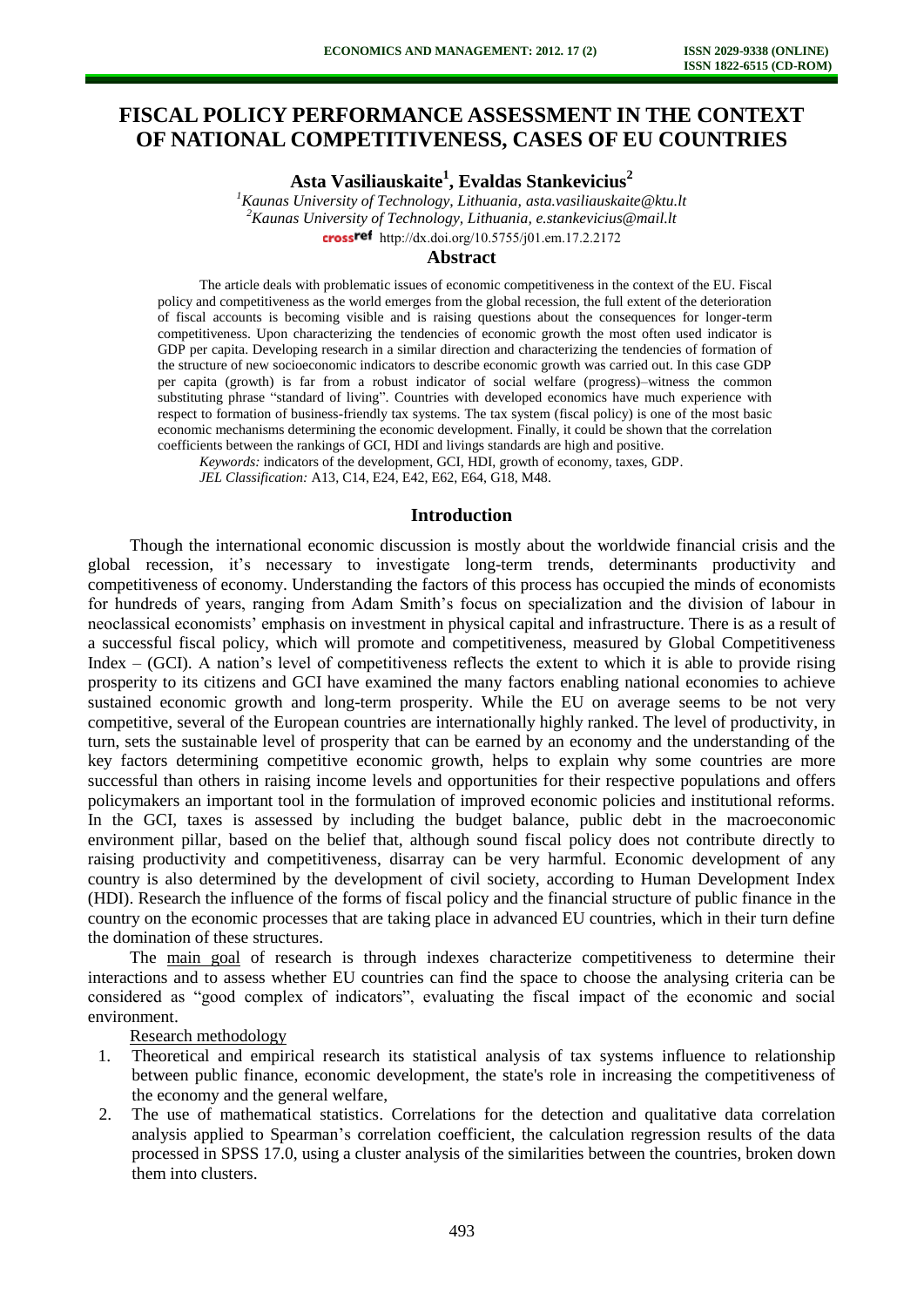Countries are grouping according to their prevailing trend similarities. Developing research in a similar direction and characterizing the tendencies of new socioeconomic indicators structure formation to describe economic growth. Macroeconomics does not offer any support for GDP as a measure of social welfare. Quite the contrary, optimal (normative) growth theory proposes models that explicitly use some theoretical notion of social welfare resulting in an objective function (based on continuous or overlapping generations) that does not generally come down to a GDP type of criterion. In this case the main empirical measures of competitiveness and social welfare that have been proposed as an alternative to the GDP indicator. It means that GDP per capita (growth) is far from a robust indicator of economic-social progress – witness the common substituting phrase "standard of living". The influence of GDP to information on economic decisions proposed alternatives to GDP are evaluated, especially in monitoring of economic progress and guiding public policy, will lead to decisions and developments is being more in line with improving human well-being.

# **Interdependence of GDP and tax burden in EU countries**

Ambitious purposes of economic and social development in EU are closely related with reconstruction processes of member taxes burden and fiscal systems. Different level of EU members' economic development applies relatively different principles of formation national tax system. It makes appropriate base for researches, which would allow identifying the nature of interdependence between tax system's parameters and development trends of national economics for higher level of competitiveness. A consistent tax policy has greater influence on GDP growth than changes of tax burden. For this reason it is essential not only to adjust individual taxes, but also to create long term, stable and moderate tax policy and acceptable burden level.

Statistical data of 1995-2010 are used in this work, as well as publications of EC "European Taxation Database", "Structures of the Taxation Systems in EU", "Euro indicators 1995-2010", Eurostat, 2010. The results of performed correlation analysis are provided in table 1 below

| Group 1                     |                    | Group 2                                       |                    | Group 3                     |                   |  |
|-----------------------------|--------------------|-----------------------------------------------|--------------------|-----------------------------|-------------------|--|
| $(5000 \text{ to } 10000)$  | Spearman corr.     | $(10000 \text{ to } 15000)$<br>Spearman corr. |                    | $(15000 \text{ to } 20000)$ | Spearman corr.    |  |
| Euro/per capita GDP         | Coeff.             | Euro/per capita GDP                           | Coeff.             | Euro/per capita GDP         | Coeff.            |  |
| Latvia.                     | $-0.629$ (average) | Portugal,                                     | $0,486$ (weak)     | Greece.                     | $0.510$ (average) |  |
| Lithuania.                  | $0,420$ (weak)     | Slovenia,                                     | $0,599$ (average)  | Cyprus                      | $0,492$ (weak)    |  |
| Poland.                     | $-0.379$ (weak)    | $0,489$ (weak)<br>Malta                       |                    |                             |                   |  |
| Czech Republic,             | $0,512$ (average)  |                                               |                    |                             |                   |  |
| Estonia.                    | $0,771$ (strong)   |                                               |                    |                             |                   |  |
| Hungary,                    | $-0,456$ (weak)    |                                               |                    |                             |                   |  |
| Slovakia                    | $0,436$ (weak)     |                                               |                    |                             |                   |  |
| Group 4                     |                    | Group 5                                       |                    | Group 6                     |                   |  |
| $(20000 \text{ to } 25000)$ | Spearman corr.     | $(25000 \text{ to } 30000)$                   | Spearman corr.     | $(30000 \text{ to } 35000)$ | Spearman corr.    |  |
| Euro/per capita GDP         | Coeff.             | Euro/per capita GDP                           | Coeff.             | Euro/per capita GDP         | Coeff.            |  |
| Italy,                      | $0.540$ (average)  | Belgium                                       | $0,739$ (strong)   | <b>Netherlands</b>          | $0,408$ (weak)    |  |
| Spain                       | $0,407$ (weak)     | Germany                                       | $0.419$ (weak)     | Sweden                      | $0.396$ (weak)    |  |
| UK                          | $0.639$ (average)  | France                                        | $-0.533$ (average) | Denmark                     | $0,470$ (average) |  |
|                             |                    |                                               |                    | Ireland                     | $-.629(average)$  |  |
|                             |                    |                                               |                    | Finland                     | $0,460$ (weak)    |  |
|                             |                    |                                               |                    | Austria                     | $0.416$ (weak)    |  |

**Table 1.** Groups of EU countries, classified by GDP size (EUR/ capita) in 1995-2010 years and detected Spearmen's correlation coefficient between GDP and the Tax burden (TB)

Summarizing results of performed analysis, it is possible to consider that only in more "weak" countries the increase of taxes have negative of the trends of GDP growth, but not unambiguous direction. In "richer" countries it could not be identified that the higher level of TB had negative influence on the trends of changes of GDP per capita. Correlation relation between changes of TB and GDP per capita is stronger in the countries with historically high TB and stable tax system. The analysis of GDP and the TB changes occur in different ways - high levels of economic development of countries in Group 6, 5 (the Netherlands, Sweden, Denmark, Germany), the correlation coefficients are sufficiently low, which corresponds to (Kollintzas, 1994; Fiorita, 1997) claims that the correlation between government consumption (tax burden) and GDP is close to zero for a consistent long-term fiscal stability in economic analysis of a strong Europe. Mid-level countries (3, 4, 5 groups) correlation between GDP/capita and TB have a positive but weak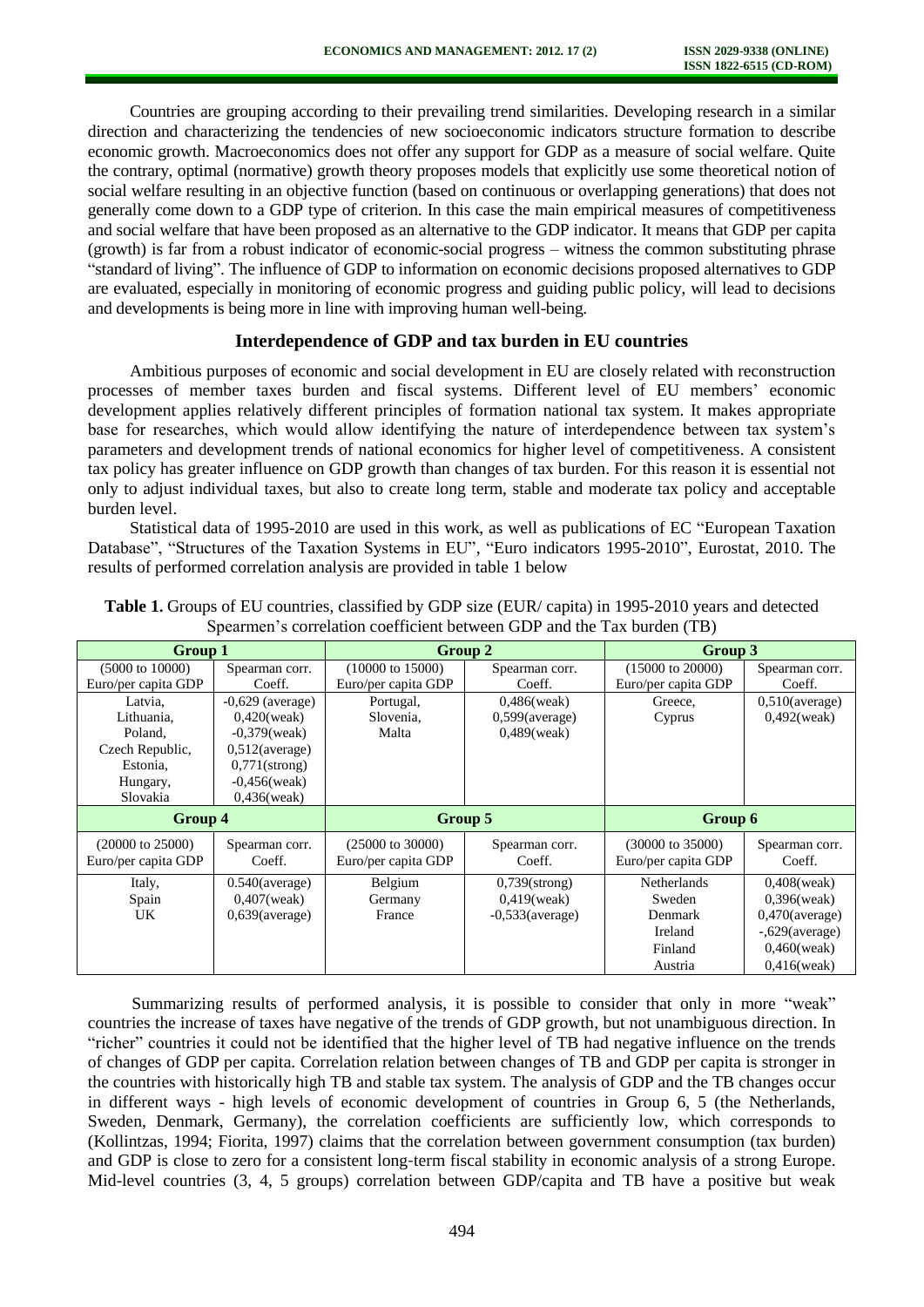correlation coefficient. Countries with the lowest GDP per capita correlation coefficients ranging from 0.6 to 0.7 and has a different impact on the direction of - 4 s in the positive, and their 3-negative coefficients. There is no unambiguous relationship between tax burden and economic development, so further tests are necessary. Taxes incomes are formed public expenditure policy, therefore actual government participation, by reallocating resources of budgetary support. The empirical evidence on the relation between economic growth and government investment has been mixed. Studies (Barro, 1991) of 98 developed and developing economies finds a positive but insignificant relation between public investment and economic growth. Negative relation between the capital component of public investment and economic growth for a group of developing economies found (Devarajan et al. 1996). They attribute this to the misallocation of public capital expenditure by developing countries, which cause them to be unproductive at the margin. One would expect welfare growth here to show a higher correlation with GDP growth than in rich countries. The size dimension as measured by public goods and investment, has been incorporated in the work of Barro (1991), Barro and Sala-I-Martin (1995), Aschauer (2000). However, much less attention has been paid to the quality dimension which underpins the efficient provision of public goods, in this case –social benefits (SB). The Solow augmented Mankiw-Romer-Weil (MRW) model is used as a basis for this study. The production function incorporating the size and quality of the government is of the Cobb-Douglas form such that consumption and production levels, production output corresponding to the level of optimal taxation model (Barro, 1991) and as a general expression of public revenue, can be described by Barro and Sala-I-Martin (1992) model as:  $N = Y(G,M,L,R)t - c(G) + \alpha r(M)$  (1)

The model represent as a function of a competitive national economy, which is influenced by:

- GDP (the amount the state budget through the G in the public service level, M-tax incomes);
- HDI (working environment for L-labor productivity and unemployment rate);
- SB Social benefits level (c (G) is the cost of government services);
- GCI (R resource base technological innovation, scientific potential of natural assets, the influences of these components in the tax environment);
- TB (t fiscal policy and the country generated additional income tax-free private- $\alpha r(M)$ .

In modern economic theory is widely discussed in any set of criteria to assess the impact of the tax system, creating the country's competitiveness and a favourable environment for human development. Applying the same reasoning as Hulton (1996), a country with better governance will converge to a higher level of steady state income per capita than a country with poor governance. Subjective well-being studies also show that, at the individual level, income does not perfectly correlate with welfare –so that absolute individual income is not a good, general proxy of individual welfare Sen, (2000) considers the implicit treatment of income distribution as the main objection against GDP as a measure of welfare. An unequal distribution implies unequal opportunities for personal development and well-being. A sub-argument is that the public budget will increase with income growth. This, however, raises the question whether an ever larger public budget is desirable in the first place.

# **Studies of dependence analysis of Social Indices, benefits GDP and tax burden**

In this section, we analysed general trends in all EU countries in order to test whether trends occur between the analysed values, which are the country's public finances and economic feasibility criteria, identifying and assessing the HDI, GCI, TB, GDP and changes in the tax burden, calculated from the GDP. Correlation in testing hypotheses on the economic importance of social change and the competitive environment of the country's fiscal policies indicate opportunities for competitive growth. GDP is as a measure of economic change in the assessment of public finance, social policy choices and express the tax burden (budget revenue generating methods, social stress (income inequality) between the different fields of regulation) appropriateness for choice trends aspects of economic indices - competitiveness, social evaluation. TB assessment as a consequence of fiscal policy, the correlation between the indices from the available data and consideration of the chosen methodology, we seek to learn the additional indicators of budget connection with fiscal policy, strength and trends in the classification of EU countries into categories in terms of economic competitiveness efficiency with other EU countries, as analysed indexes, reflecting the country's economic development impact of changes in the derived global prosperity and competitiveness in accordance with the hypothesis, that the country's leading economic development and proven experience in an important historical aspect. By this way find the patterns and priorities for making the tax environment in order to steady the country's competitive economic growth and to obtain more detailed information about the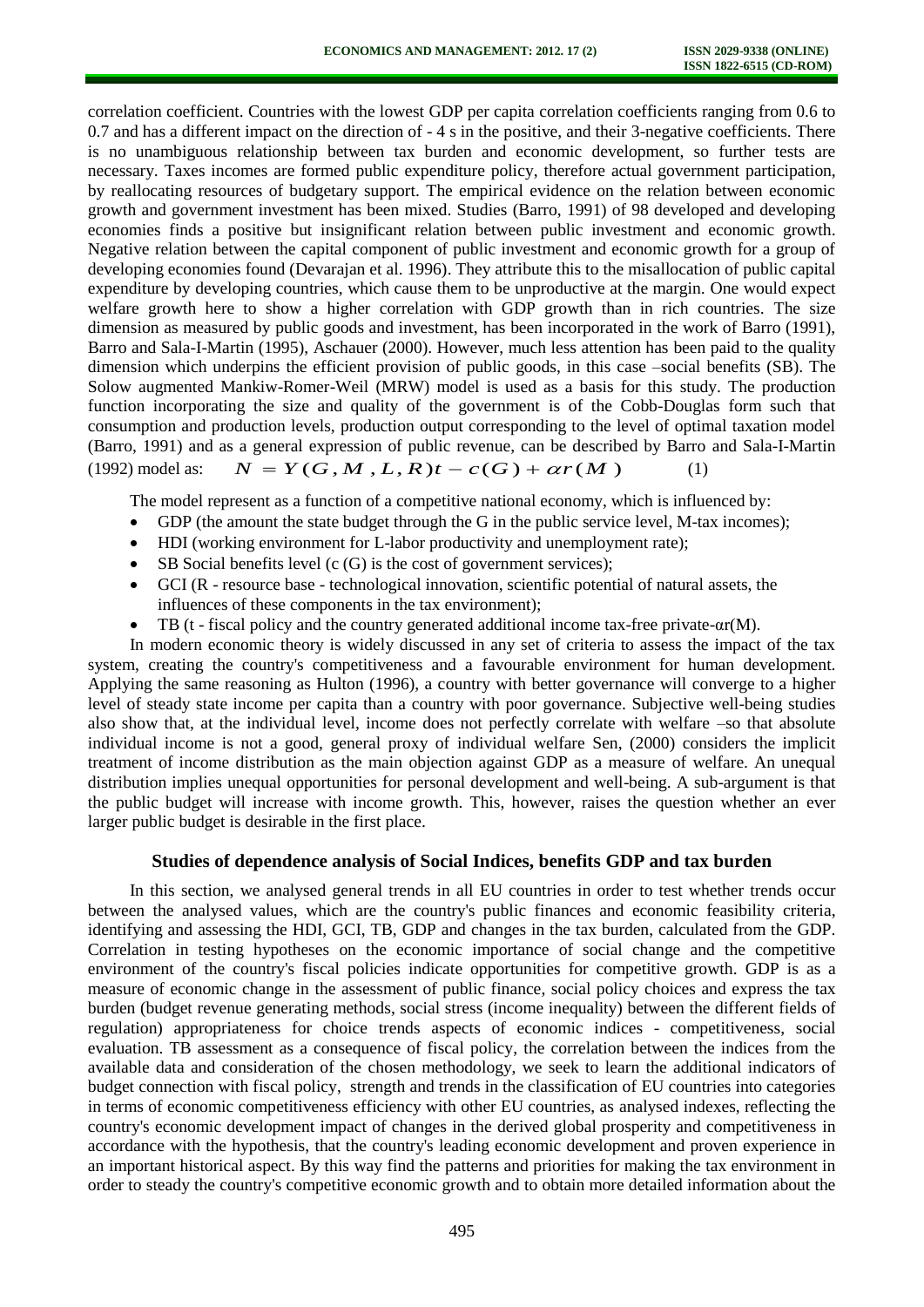social environment, taxes and competitiveness of interdependence and their connection with the GDP, as a measure of the economy. Statistical data are calculating base of the socio-economic indicators for further analysis and correlation. Statistical sources based on (International Financial Statistics (IFS), Eurostat, The Euro indicators data base, the World Bank, 1995-2010). Availability and reliability of the data are testing, if data conducted for the statistical calculation tests. The results of correlation analysis showed that among TB, GCI, SC and HDI indices dominated by a statistically significant relationship describing the level of correlation between size and direction. This is confirmed hypothesis (Barro, 1990), that the appropriate mathematical calculation methodology based on mathematically based indicators and appropriate to examine the link between economic growth and fiscal policy.

|                                                                      | <b>GCI</b>                | HDI                        | GDP/capita,<br>change      | <b>TB</b> (change in<br>tax burden) as, %<br>of GDP | <b>Social Benefits,</b><br>(transferrin benefits)<br>/capita), % of GDP |
|----------------------------------------------------------------------|---------------------------|----------------------------|----------------------------|-----------------------------------------------------|-------------------------------------------------------------------------|
| <b>GCI</b>                                                           |                           | $,878$ <sup>**</sup> )     | $-0.775$ <sup>**</sup> )   | $-726$ <sup>**</sup> )                              | $-0.407$ <sup>(**)</sup> )                                              |
| <b>HDI</b>                                                           | $,878$ <sup>**</sup> )    |                            | $-0.924$ <sup>(**)</sup> ) | $-0.903$ <sup>**</sup> )                            | $,602$ <sup>**</sup> )                                                  |
| <b>GDP</b> /capita. change                                           | $-0.775$ <sup>(**)</sup>  | $-0.924$ <sup>(**)</sup> ) |                            | $,927$ <sup>**</sup> )                              | $.925$ <sup>**</sup> )                                                  |
| <b>TB</b> (change in tax burden as), % of<br><b>GDP</b>              | $-726$ <sup>**</sup> )    | $-0.903$ <sup>**</sup> )   | $.927$ <sup>**</sup> )     |                                                     | $.910(**)$                                                              |
| <b>Social Benefits, (transferrin benefits)</b><br>/capita), % of GDP | $-.407$ <sup>(**)</sup> ) | $,602$ <sup>**</sup> )     | $.925$ <sup>**</sup> )     | $,910(**)$                                          |                                                                         |

**Table 2.** Spirmen's correlation coefficients between the GDP, TB, GCI, HDI and SB

A positive relationship (0.878) between the HDI and the GCI shows the index of consistency - the same change in direction and strength of the connection direction. Evaluation of the positive economic impact on the progress of development and increase competitiveness, as a consequence of what has become a cause of improvement of social life, or vice versa. These results are consistent with assertion (Sen, 2000, Rani and Stewart, 2005), that the economic development becomes a cycle, a success at any stage have a synergy effect and over time has a strong effect chain - from the beginning of the cycle by maintaining an economic growth may be at the "circle of poverty" centre category and countries with high HDI and evaluation of sustained economic growth has increased the potential to achieve higher competitiveness of the country. It is customary to point to the importance of GDP growth for developing countries.

The analysis of the fiscal group factors - GDP, TB and SB – demonstrate, that all coefficients have the opposite direction compared to the group index (HDI and GCI), although the signal strength is high enough from  $(0.924)$  to  $(0.726)$ , except SB  $(0.602)$ , which is between the SB and HDI,  $(-0.407)$  the SB and the GCI. It can be argued that the TB, generating income and GDP trends affecting depends (signal strength is high) and the quality of life assessment of HDI, as well as the country's economic life and assessed GCI and GDP, but dominated by the influence of the opposite effect (negative values). This indicates that the economy (GDP) and social development (HDI), depending on the fiscal policy can be mutually reinforcing upward spiral elements are affected by the country's competitiveness, which corresponds to findings of Barro and X. Sala-I-Martin (2004). There is confirmed Sen, 1999 statement that the tax system and their effectiveness must be evaluated in addition to the existing social system and possibility with different indices to express the level of the social environment is becoming an important criteria for performance evaluation. Support of Social environmental and income disparities between different groups in society become one of main fiscal policy assignment, which connects the different experiences and levels of economic development of the countries as a main income equalization tool. Evaluation of the strong correlation between TB and the HDI (- 0.903), GDP (0.927) and GCI (-0.726) suggest that a tax system that meets the country's economic development tax rate has an impact on GDP changes, but does not affect the competitiveness of the country, directly. Thus, positive economic developments in one part of the world are not automatically a disadvantage for other parts. However, if a country is growing slower than other economies, the effect can bring about changes in the employment in some industries, which is decreasing in some and increasing in others.

Opposite signs of correlation between the sizes of indices GCI; HDI and GDP, TB, SB, shows that taking into account only size of GDP and his changes in measured only the country's economic activity, but no change in the efficiency and this information is not sufficiently informative to be able to reveal as the country's economic growth and welfare of population affected by the country's potential economic growth. Although correlation does not guarantee causation, but the high indices of social factors can often act as a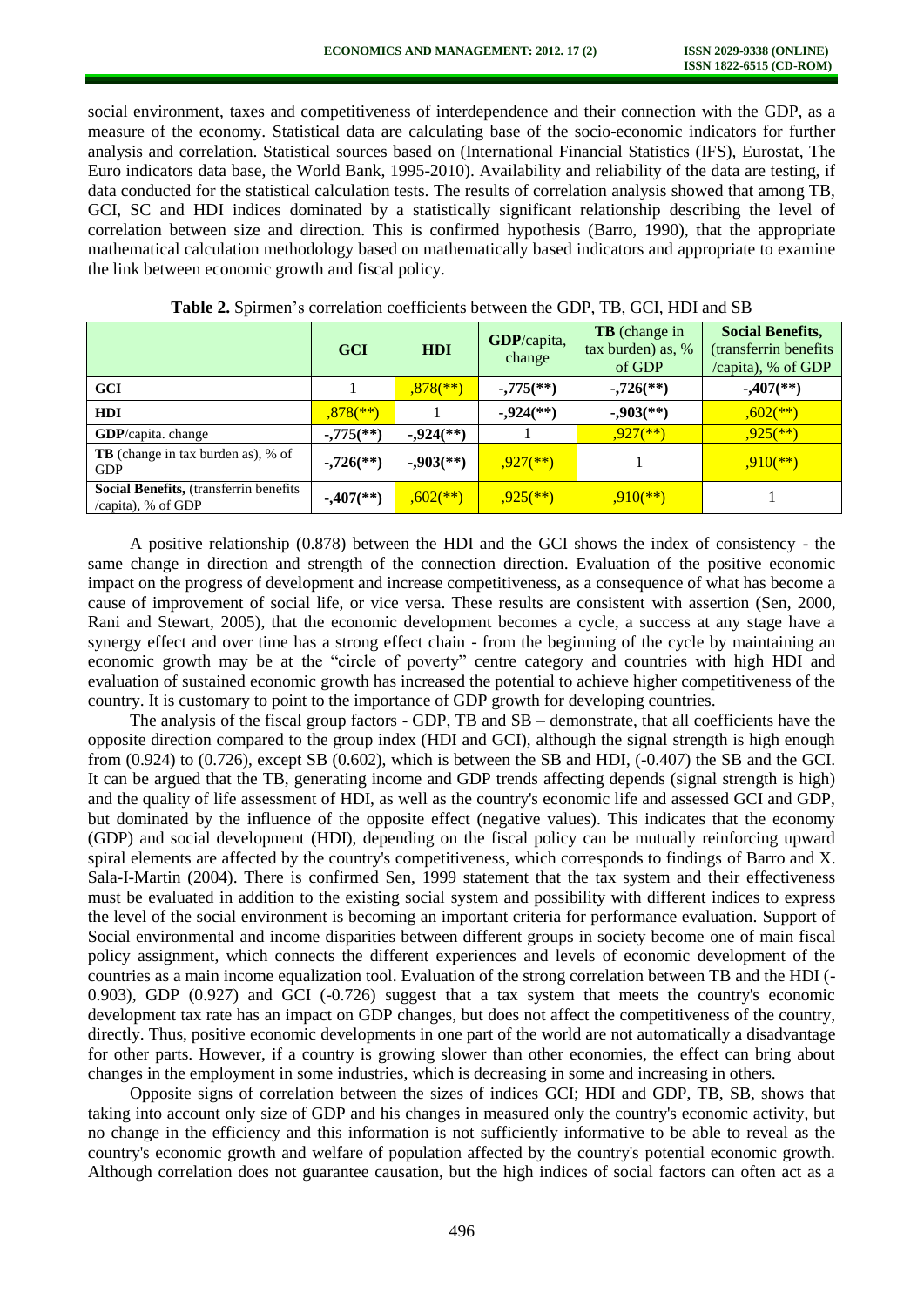precondition for sustainable GDP growth, although they will not necessarily improve with the growth in income levels. It is therefore clear that in today's economy requires additional GCI index, HDI assessment is widely recognized as next of GDP, TB or SB in order to assess the country's economic development and influence the direction of both the public welfare and national economic competitiveness. This statements correspond the hypothesis that increasing the reallocation of resources within the country's budget requirement leads to fast changes in fiscal policy, but the long-term competitive the country's economic growth is not enough only to assess changes in GDP, which is more of the state budget and the country's economic growth in general characteristics (Alesina, 2004) while budget and fiscal redistribution leads to changes in the size which depends on the country's spending and innovation level, social and other benefits to the feedback with changing needs of society (Shuller, 2008).

A strong negative correlation between GDP and HDI, which can be explained as an index of the HDI components of dependence, which has a different impact on different levels of countries. World Economic Forum (WEF), in assessing the competitiveness between nations based on the GCI methodology and argues that the high and rising standard of living is a critical level of competitiveness. Furthermore, a highly competitive position associated with a high living standard, expressed in terms of GDP/capita and the HDI assessment. It can be argued that there is a group of EU countries which belong to the world's most competitive economies, while their standard of living in the desirable priorities. The evaluation of the strength of relationships among variables, it is necessary to determine important the causal nature of this relationship and to evaluate the factors influencing these changes. Considering that economic growth is a necessary condition for growth and welfare of society to a modern economy, competitiveness is a priority for the success of both the revenue and the country's economic growth, we analyse the factors influencing the competitiveness of significance. Analysing regression test between sizes - HDI, GCI, GDP, TB (tax burden) and SB (transferrin and benefits) were given different significance of correlation. The factors related to a correlation equation to determine factors affecting the level of GCI index (assuming the country's competitiveness is a priority task of economic development), testing the linearity of the model (ANOVA) method, as an independent sample of more than three. Determine the significance level and the response; there is the issue in a sample of statistically significant mean differences for which no linear regression model.

By using the data from table, record the economic competitiveness of the dependence on the analysed variables in multiple regression equation:

# GCI=49.30+0.133 HDI-0.391 GDP+0.188 TB-0.93 SB (2)

The regression equation corresponds to the theoretical expression of Barrow and Sale-I-Martin (1992), model (1) and Sen.'s (2000) sustainable development conditions. The level of the social environment (in this analysis evaluated HDI), a positive impact on economic growth and competitiveness and there is confirmed Sala-I-Martin, (2007) hypothesis that the HDI and economic growth, depending from taxes policy can be complementary upward spiral, the factors that affect the country's competitiveness. SB regression (-0.930) value is the most significant in this equation, and confirmed the view that social policy has a significant economic development impact of the EU countries, the existing policy of social benefits has a strong negative impact on competitiveness. These trends are in accordance with the hypothesis that a social security benefit does not belong to the factors influencing productivity and social needs of the formation of a longterm task that must be agreed with the country's productivity level. Therefore, the value of social benefits correspond to Devarajan, (199) claim that public spending has different effects on economic growth, which depends on the country's economic development level and type of spending. It is likely that the analysis of general trends in the EU countries, not all occur in the negative impact of social transfers on economic competitiveness, but it is clear that the benefits of social policy must be substantially adjusted/re-allocated for payment under other criteria. Negative GDP (-0.391) value, confirms the hypothesis that GDP growth does not result in direct country-level competitiveness and higher growth countries are not competitive during the current period. Positive (0.188) value of the tax burden (as fiscal policy and budget allocations expression) refutes importance of the competitiveness of the hypothesis that the tax burden slows economic growth. Growing budget (for the last few decades the trend, according to Solow, 1993; Carneiro, 2009; Perotti, 1999 trials) and increasing the redistribution at "State level" is significance dimension of the economic. The economic and productivity growth determines systemic changes in taxation, the country rates the depends directly on the costs of innovation and scientific-technical developments, both social and other benefits to the feedback with changing needs of society in the future period. The results are confirmed by DasGupta (2001) study that productive government spending positively affects economic growth, but higher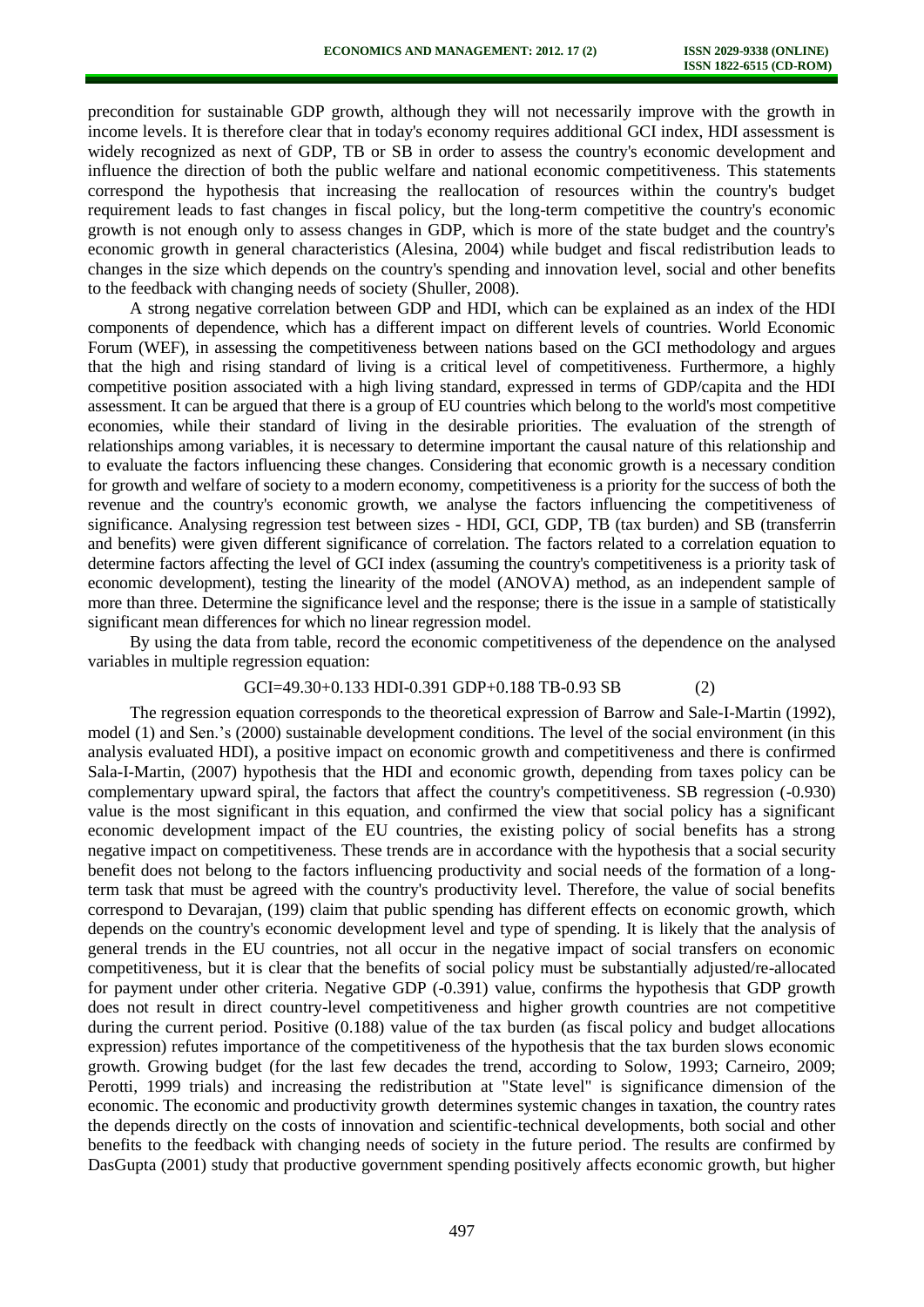than the national level of productivity in public expenditure on social benefits in slowing down economic growth, while the share of public spending and public capital (nonwage) goods and services promotes it.

EU fiscal and social policy formation properties must be contiguous and linked to the EU "good" experience, taking into account the historical development of these countries. Different growth strategies and the relationship with the public welfare are directly reflected in the Cluster Groups. Based on these relationships and dependencies between the issue size and the assessment of the distribution of the cluster groups, it is likely that many features of chronologically best performing countries development repeats in new phase of other countries. After cluster analysis of the evolution of GCI, it can be said that the Common group of the countries have common development trends in the higher groups of countries have a higher level of competitiveness, is therefore likely that the fiscal changes in the tax system enables the collection of higher incomes, their purposeful redistribution through the budget promote further long-term efficient growth. The analysis of macroeconomic factors - GDP, fiscal policy and transfer payments GCI index of the significance of factors in individual EU countries tested in the regression between the EU countries, highlighting the "priority" countries (lead by GCI, HDI, and GDP/capita).

| <b>Groups</b><br>No. | <b>Countries</b> | GDP,<br>group<br>(Euro/capita)<br>1995-2010 | TB size,<br>place in<br>EU.<br>1995-2010 | HDI,<br>place,<br>2000-2010 | <b>GDP</b> change<br>(Euro/capita),<br>place in EU<br>1995-2010 | SB<br>(Euro/capita),<br>place in EU<br>1995-2010 | <b>Dendrogram</b> |
|----------------------|------------------|---------------------------------------------|------------------------------------------|-----------------------------|-----------------------------------------------------------------|--------------------------------------------------|-------------------|
| 1.                   | France           | 5                                           | 4                                        | 16                          | 3                                                               | 5                                                |                   |
|                      | Austria          | 6                                           | 6                                        | 17                          | 6                                                               | 6                                                |                   |
|                      | Belgium          | 5                                           | 3                                        | 9                           | 5                                                               |                                                  |                   |
| 2.                   | Denmark          | 5                                           | $\overline{2}$                           | 13                          |                                                                 |                                                  |                   |
|                      | Netherlands      | 6                                           | 12                                       | 12                          | $\mathbf Q$                                                     | 3                                                |                   |
|                      | Finland          | 6                                           | 5                                        | 14                          | $\overline{c}$                                                  | 8                                                |                   |
|                      | Sweden           | 6                                           |                                          | 6                           | 4                                                               | $\overline{c}$                                   |                   |
|                      | Germany          | 5                                           | 9                                        | 20                          | 15                                                              | 9                                                |                   |
| 3.                   | United King.     | $\overline{4}$                              | 13                                       | 15                          | 8                                                               |                                                  |                   |
|                      | Ireland          | 6                                           | 23                                       | 8                           | 12                                                              | 10                                               |                   |
| 4.                   | Latvia           |                                             | 24                                       | 48                          | 22                                                              | 24                                               |                   |
|                      | Slovak           |                                             | 25                                       | 42                          | 24                                                              | 21                                               |                   |
|                      | Lithuania        |                                             | 26                                       | 39                          | 23                                                              | 23                                               |                   |
|                      | Estonia          |                                             | 22                                       | 38                          | 19                                                              | 22                                               |                   |
| 5.                   | Cyprus           | 3                                           | 17                                       | 29                          | 18                                                              | 16                                               | $\frac{1}{\Box}$  |
|                      | Malta            | $\overline{2}$                              | 18                                       | 32                          | 21                                                              | 17                                               |                   |
|                      | Greece           | 3                                           | 20                                       | 24                          | 13                                                              | 13                                               |                   |
|                      | Poland           |                                             | 21                                       | 36                          | 20                                                              | 20                                               |                   |
| 6.                   | Spain            | $\overline{4}$                              | 16                                       | 21                          | 17                                                              | 12                                               |                   |
|                      | Portugal         | $\mathfrak{2}$                              | 19                                       | 27                          | 14                                                              | 14                                               |                   |
| 7.                   | Czech Rep.       |                                             | 14                                       | $\overline{31}$             | 16                                                              | 18                                               |                   |
|                      | Slovenia         | $\overline{c}$                              | 8                                        | 26                          | 11                                                              | 15                                               |                   |
|                      | Hungary          |                                             | 10                                       | 35                          | 10                                                              | 19                                               |                   |
|                      | Italy            |                                             | $\overline{7}$                           | 18                          | $\tau$                                                          | 11                                               |                   |
| 8.                   | Bulgaria         |                                             | 15                                       | 55                          | 26                                                              | 26                                               |                   |
|                      | Romania          |                                             | 27                                       | 64                          | 25                                                              | 25                                               |                   |
|                      |                  |                                             |                                          |                             |                                                                 |                                                  |                   |

**Table 3.** Grouping of countries by cluster of GCI character

There is a tendency that the relationship between the increase in the SB (social benefits) and rising tax revenues TB exists only in the higher competition. There is no one answer about experience of assessment the different countries' economic potential and existing economic evaluation. Analysed economic development characterize the specific circumstances and facts of this countries group, using their experience in tax, fiscal, social policy, the public finances relationships to ensure a competitive economy of each other EU country. 2nd Cluster Group countries-Finland, Sweden, Denmark keeps the highest ranking in the Global competitiveness. They have a similar structural model of economic development - the challenge the current balanced budget and low public debt levels, and high absorption rate of technological innovation, a high level of infrastructure, property and human rights protection in Germany has the experience relevant to the growth of competitiveness. Countries grouping in the cluster groups suggests that these countries' public finances, fiscal and social policies best reflect the current public finance practices and competitiveness in the EU countries, as well as a similar socio-economic level of countries of the world. These ("priority") countries

 $GCI=12.25 + 0.254$  HDI - 0.132BVP + 0.252TB - 0.173SB (3)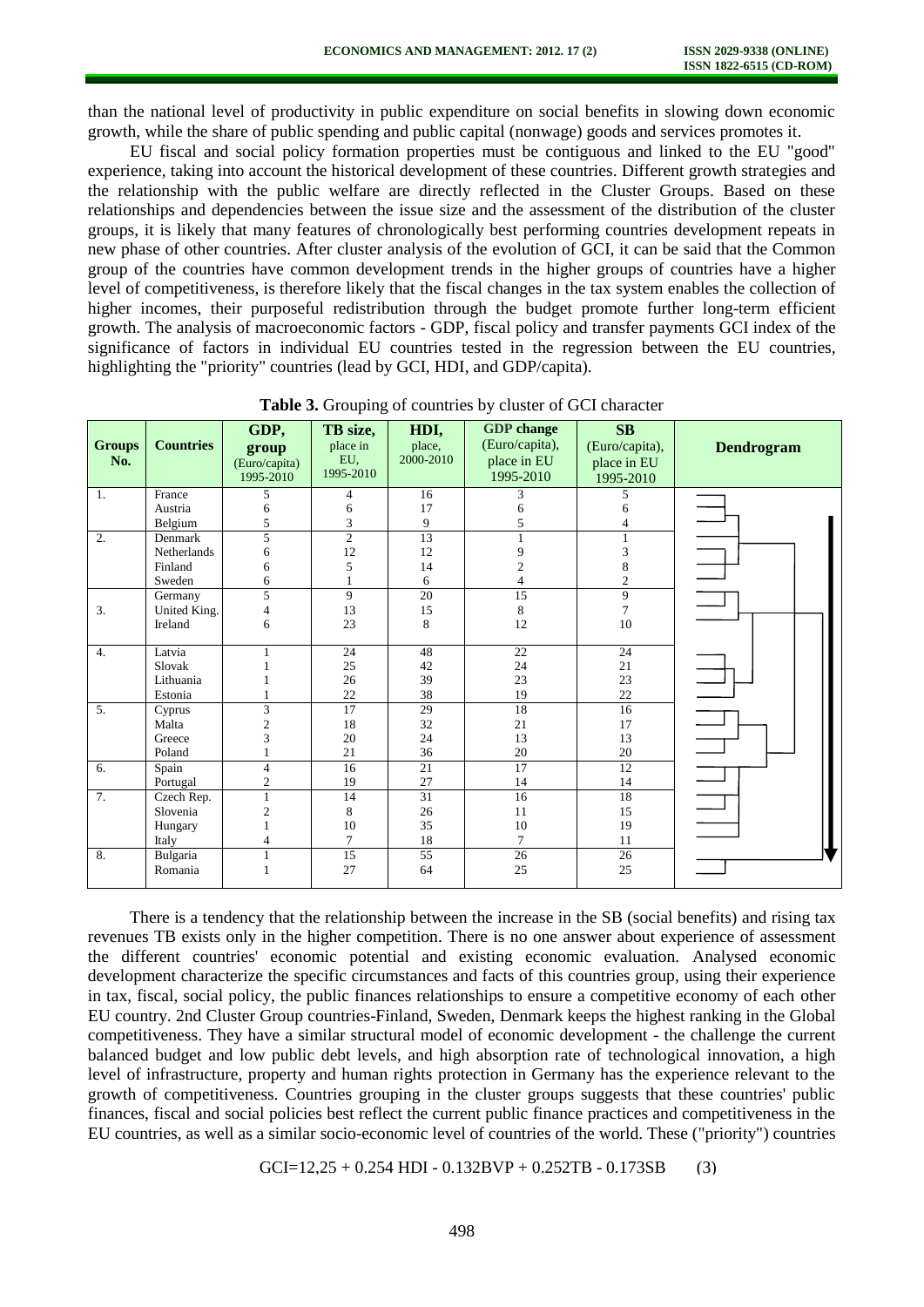fiscal and social policies can be considered as a priority and develop such fiscal practices, analyzing the structure of the budget in these countries, which have a positive influence in other EU countries, economic growth. In order to analyse the patterns, we test the statistics of countries formerly used in statistical methodology. "Priority" countries regression equation:

Compared with the common to all EU countries for the growth of dependence equation, seen a similar trend, but with a different dependency levels, especially in the field of SC. HDI in "Priority" countries has higher regression coefficient, indicates the growing importance of social environment on economic competitiveness, lower SB values (0.930) and (0.173) suggests, that decreasing dependence on social benefits indicates that the decline in society of people, who need this service, which leads to possibility increasing the productivity of the public, as well as part of the public with minimal revenue loss. These trends are in accordance with the hypothesis that social protection has a positive effect on the growth of potentially strong human capital formation (Bellettini and Ceron, 2000). Income inequality affects economy growth positively decline (Alesina and Perotti, 1996) and this approach, as the Sala-I-Martin (1994), may be decisive in the analysis of the fiscal deficit problems in high-growth countries.

TB rate increase in case of "priority" countries from (0.188) to (0.252) negate the hypothesis, that the tax burden slows economic growth. As it shows the "priority" countries achievements, thanks to the high-tax high level of public sector efficiency has a significant impact for competitive economic development associated with an active fiscal policy (Lucas, 2003). Negative GDP value "priority" countries (-0.132) and (-0.391), "All" countries, negates hypothesis that GDP growth determines the level of national competitiveness and higher-growth countries are more competitive in the current moment. The results of analysis can be concluded that economic growth directly not affect competitiveness (correlation coefficient in all three cases is negative), which confirms the hypothesis of the lack information from GDP for evaluation of economic development. It is therefore relevant to the global level of fiscal management and economic development and new development seeing assessment of globalization and EU integration process is a result. This confirms the tendencies regarding a new complex viewpoint of evaluation in economic, fiscal and social policy changes to the competitive growth. In order to correct any of the analyzed parameters, the other will also be changed, so it is necessary to know the changing policies and possible trends directions.

The study also refers to conclusion that the social benefits which do not comply the country's financial strength, reducing their competitiveness and thereby redistributed through the budget share of GDP is targeted for long-term economic development, and meet only short-term needs of society. The practical applicability of the model, a versatile tool in determining the direction of public finance, fiscal policy in shaping the decisions that determine the structure of economic development, because economic policy makers have to constantly analyse the structural reforms, fiscal consolidation and strengthening of the financial system in order to permanently reduce the future fiscal and financial vulnerability and increase the economic factors of consolidation. According to the research material be concluded that the assessment of causality connections between economic growth and fiscal experience in these countries have seen a specific trend and dominated "good" fiscal policy experience, taking into account that economic growth rates and changes in GDP is expressed controversial different growth rates and the level of countries. Therefore it is important to develop new methods and models that explicitly use a theoretical (usually intertemporal) notion of social welfare that is not identical to a GDP type of criterion. As the GDP completely omits the relative income aspect of welfare, it tends to overestimate social welfare or progress. Although an increase in relative income can improve the welfare of an individual, social welfare is not being served by it. The reason is that status is a very scarce good, causing rises in relative income and welfare to resemble a zero-sum game: what one individual gains, others lose. EU fiscal several decades of experience to coordinate the actions are much more positive impact on GDP volatility in, and they cost less than the national action of the stimulus of fiscal policy effectiveness is determined by how long they are determined to continue the state. This shows a new approach to fiscal policy and in assessing the necessity of GDP, in addition to complex indicators in their assessment of the country's competitiveness, the level of social benefits and social status of society position.

### **Conclusion**

This study examines the effects of government size and quality on economic growth in EU countries. The model is also estimated by grouping the countries according to income distribution. There is significant conclusion that GDP represents a serious information failure: it suffers from many shortcomings and has a large influence on socioeconomic reality. The results suggest that for developing economies already allocate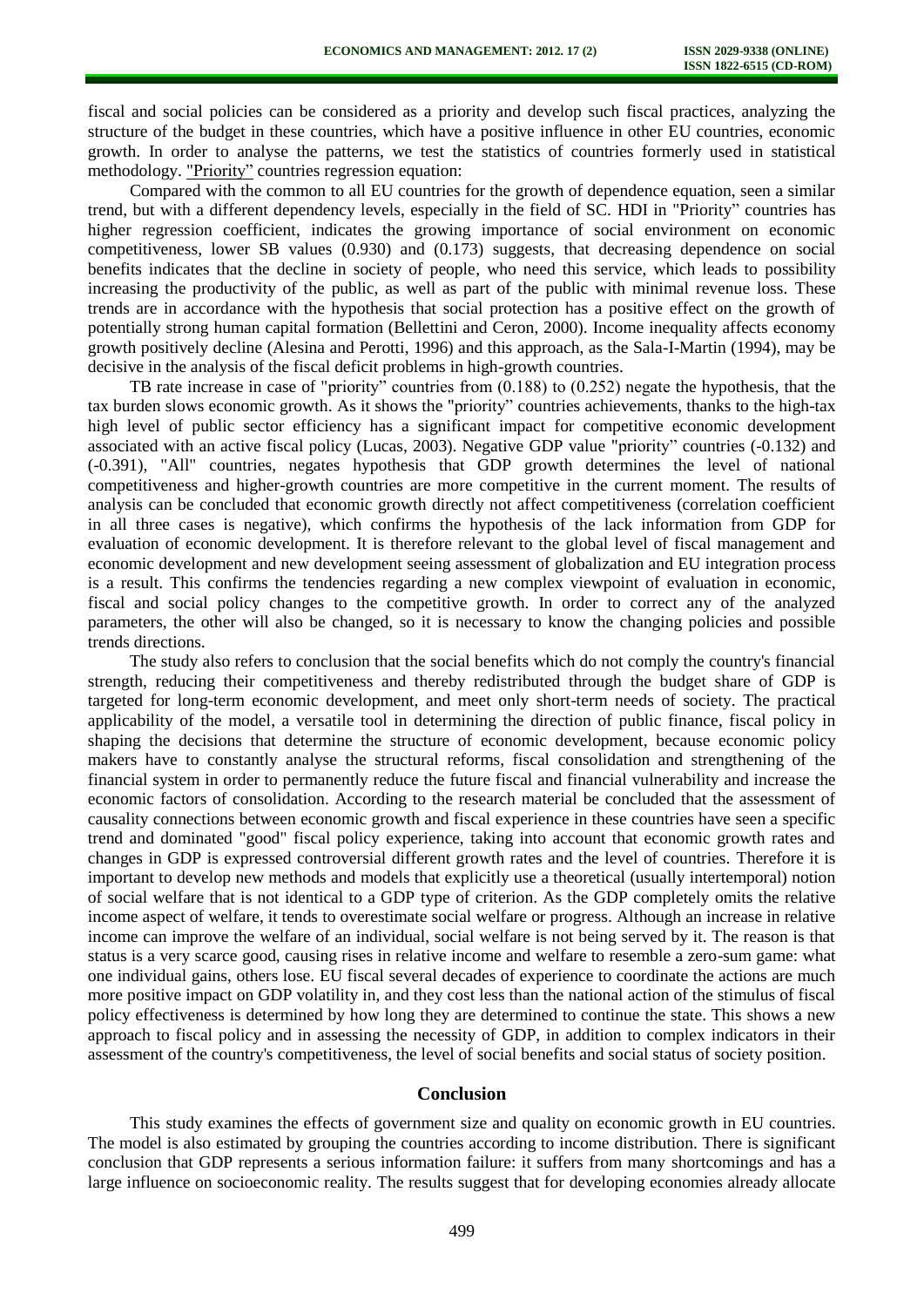a considerable share of public resources to social service; further spending may not improve increases in the growth outcomes. The results indicate that good governance can improve growth outcomes, improving the efficacy of public capital can lead to improved growth. Therefore in conclusion it can be stated that public spending is a necessary but not sufficient condition for economic growth. The size of the government can impede growth due to the disincentive effects of taxes, increased rent seeking and the crowding out effect on private investment.

The indices GCI and HDI characterize the different approaches of economic development, and their inverse correlation with GDP, as a measure of economic performance, confirms the deficiencies of this indicator in assessing the achievements of the long-term economic development. There is a tendency that a significant correlation between the increase in SB (the size of social benefits) and the growing tax revenue can be observed in the (1-3) groups of countries characterized by the higher competitiveness. The analysis of the evolution in GCI makes it possible to state that the countries found in the general group have common tendencies of development. Moreover, the on-going changes in their fiscal tax system enable the collection of higher income, the appropriate redistribution through the budget of which promotes the long-term efficient economic growth. The analysed indicators characterize the differences in the impact of the state fiscal policy – GCI, HDI in the long-term, and GDP – only in the short-term perspective. It can be regarded as a reflection of the framework of the state fiscal policy. The heterogeneity of the relationship reveals a variety of different economic potentials of the EU countries, and consequently, their differently manifested dependences.

#### **References**

- 1. Alesina, A., Ardagna, S., Perotti, R., Schiantarelli, F. (2002). Fiscal policy, profits, and investment. American Economic Review 92, 571–589.
- 2. Alesina, A., E. Spolaore, R. Waczirag. (2004). Trade, Growth, and the Size of Countries. P. Aghion and S, Durlauf, eds. Handbook of Economic Growth. Elsevier.
- 3. Alesina, A., Tabellini, G. (1990). A political theory of fiscal deficits and government debt in a democracy. Review of Economic Studies 57, 403–414.
- 4. Almeida, R., and Carneiro P. (2009). Enforcement of Labor Regulation and Firm Size. Journal of Comparative Economics. IMF Survey (2010).
- 5. Aschauer, D. (2000). Public Capital and Economic Growth: Issues of Quantity, Finance and Efficiency. Economic Development and Cultural Change, 48(2): 391 -406.
- 6. Baldarassi, D., M. Fay, and R. Perotti. (1999). Infrastructure and Economic Growth. International Differences in Growth Rates. New York: MacMillan Centuries.
- 7. Barro, R. (1991). Economic growth in a cross-section of countries. Quarterly Journal of Economics, 106.
- 8. Barro, R., & Sala-i-Martin, X. (1995). Convergence. Journal of Political Economy, 100(2), 223–251.
- 9. Barro, R., Sala-I-Martin, X. 1992. Public finance in models of economic growth. Review of Economic Studies 59, 645–661.
- 10. Barro, R., Sala-i-Martin, X. (2004). Economic Growth, Second edition. The MIT Press, Cambridge, MA.
- 11. Bucovetsky, S., Wilson, J.D. (1991). Tax competition with two tax instruments. Regional Science and Urban Economics 21, 333–350.
- 12. Dasgupta, P., & Mäler, K.-G. (2000). Net national product, wealth, and social well-being. Environment and Development Economics, 5(1–2), 69–93.
- 13. Devarajan, Shantayanan, Vinaya Swaroop and Heng-fu Zou. (1996). the Composition of Public Expenditure and Economic Growth. Journal of Monetary Economics, 37(2), 313-344.
- 14. Easterly, W., & Rebelo, S. (1993). Fiscal policy and economic growth: An empirical investigation. Journal of Monetary Economics, 32, 417–458.
- 15. Fatas, A., Mihov I. (2002), The Case for Restricting Fiscal Policy Discretion, mimeo Gali, J., 1994, Government size and macroeconomic stability, European Economic Review, 38, 117-132.
- 16. Helliwell, J. (2003). How's life? Combining individual and national variations to explain subjective well-being. Economic Modeling, 20, 331–360.
- 17. Hulton, Charles. (1996). Infrastructure Capital and Economic Growth: How Well You Use it May be More Important than How Much You Have. NBER Working paper 5847.
- 18. Max-Neef, M. (1995). Economic growth and quality of life: A threshold hypothesis. Ecological Economics, 15, 115–118.
- 19. Reinhardt, C. and K. Rogoff. (2009). Growth in a Time of Debt. Paper Report. Harvard University.